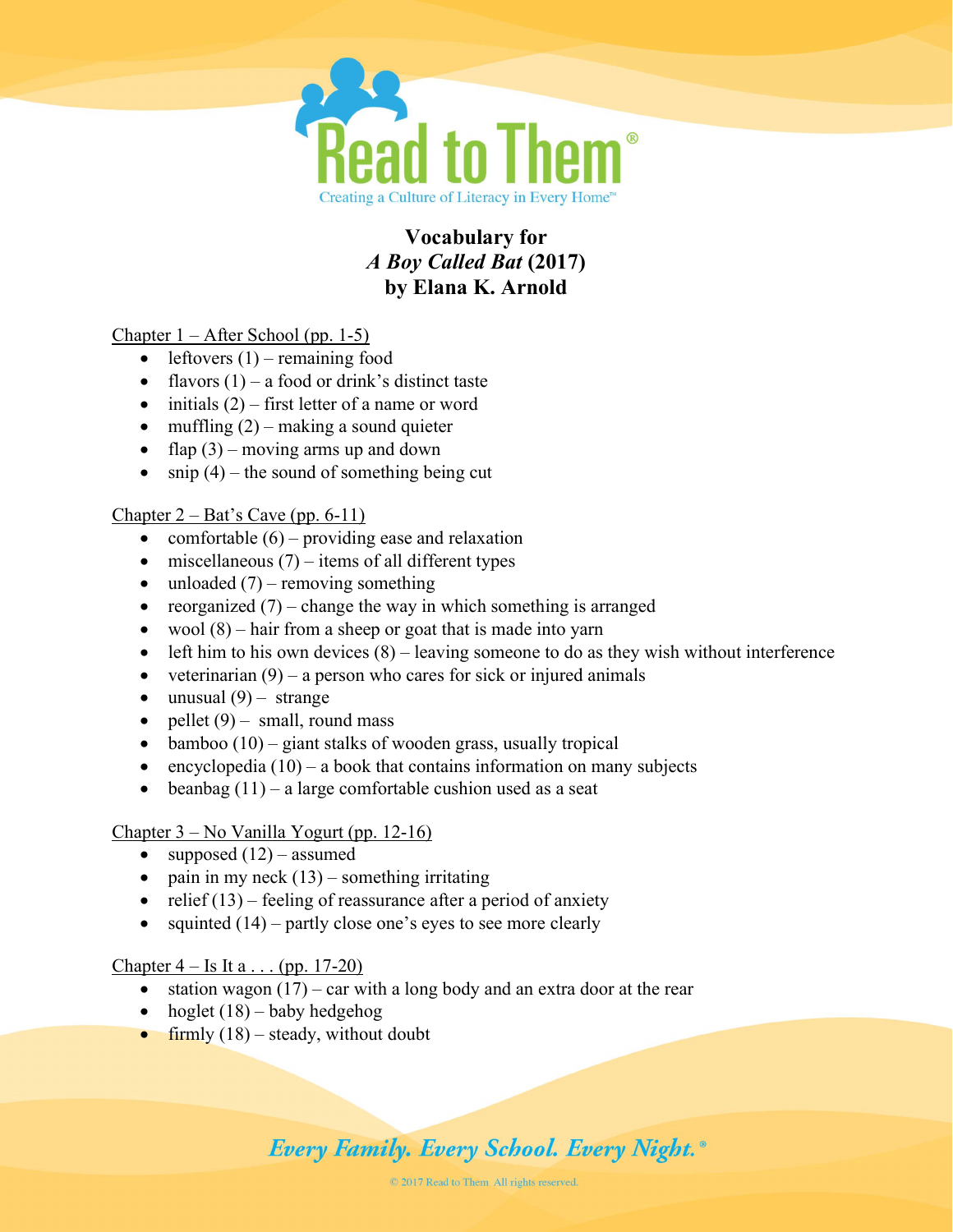

# Chapter  $5 - A$  Tiny Pink Nose (pp. 21-28)

- peered  $(21)$  look at keenly
- rags  $(22)$  old pieces of cloth
- scooped  $(22)$  picked up
- $\bullet$  enchanted  $(22)$  charmed
- $\bullet$  hissed (24) sound of disapproval
- plopped  $(24)$  sit or lie down clumsily
- scooted  $(24)$  slide in a sitting position
- visible  $(24)$  seen without strain
- arching  $(25)$  curved
- craned  $(25)$  stretched out
- $\bullet$  misunderstood (27) incorrectly interpreted
- experts  $(27)$  person who has a comprehensive knowledge of a skill or area

### Chapter 6 – Skunk Lunch (pp. 29-34)

- mammals (29) warm-blooded class of animal with a backbone
- omnivores  $(29)$  animal that eats food of plant and animal origins
- formula  $(30)$  food for an infant that replaces a mother's milk
- bothered  $(31)$  concerned about something
- syringe  $(31)$  device for giving medicine
- plunger  $(31)$  part of the syringe that pushes the liquid out
- crooned  $(32)$  say in a soft, low voice

Chapter 7 – Every-Other Fridays (pp. 35-41)

- pretending  $(36)$  acting, giving the appearance of
- $\bullet$  distraction (37) diversion
- enormous  $(37)$  very large in size
- fastened  $(38)$  secured
- convertible  $(38)$  vehicle with a roof that can be lowered
- dashboard  $(39)$  panel facing the driver of a vehicle

# Chapter 8 – Sixteen Eyelets (pp. 42-51)

- attended  $(42)$  went to
- $\bullet$  saw whet (43) type of small owl with a catlike face, oversized head, and bright yellow eyes
- administration  $(43)$  officials in charge such as a principal
- rumple  $(45)$  disturb or dishevel, especially one's hair
- struggling  $(45)$  having difficulty achieving something

# **Every Family. Every School. Every Night.**<sup>®</sup>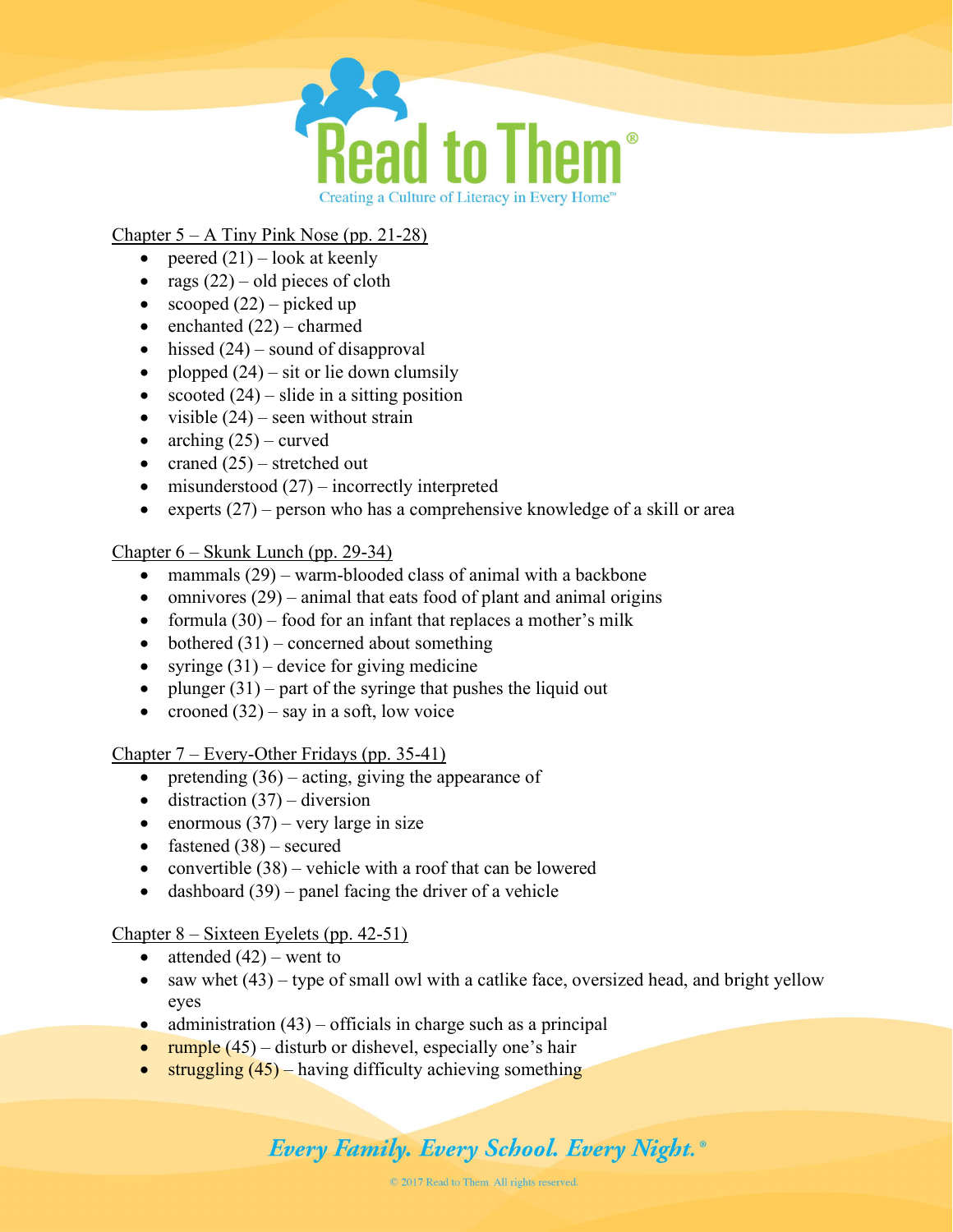

- peppered  $(45)$  covered in a scattered way
- philosophies  $(45)$  ideals
- skirted  $(46)$  moved along the edge of
- $\bullet$  tinkling (47) light, pleasant noise
- crinkle  $(49)$  form small creases
- eyelets  $(50)$  small round holes for threading shoelaces through

Chapter 9 – Open-Door Policy (pp. 52-57)

- white angora  $(53)$  a large, fluffy type of rabbit
- cuddle  $(53)$  hold close in an affectionate way
- $\bullet$  ruin (54) destroyed
- hutch  $(55)$  a box or cage used to contain rabbits
- $\bullet$  unspoken (56) not expressed in speech
- rejoined  $(56)$  returned to
- red-rimmed  $(57)$  redness around the eyes, often due to crying

Chapter  $10 - A$  Very Long Day (pp. 58-64)

- $\bullet$  threatening (58) having hostile qualities
- enclosure  $(59)$  area that is sealed off
- yoga  $(60)$  a health and relaxation practice
- considered  $(61)$  thought about carefully
- collaborative  $(62)$  the efforts of multiple people
- complained  $(63)$  voicing a problem with someone or something
- $\bullet$  interfering (63) intervene without invitation
- twitchy  $(64)$  nervous, anxious
- $\bullet$  burgundy  $(64)$  dark red
- mayfly  $(64)$  an insect with a short life span

### Chapter 11 – Apartment 2A (pp. 65-71)

- $\bullet$  divorced (66) no longer married
- $\bullet$  mist (66) tiny water droplets
- $\bullet$  chilly  $(66)$  cold
- crowded  $(67)$  space full of people, leaving little room for movement
- rain slicker  $(67)$  water-proof jacket
- tossed  $(68)$  threw
- mushy  $(71)$  soft and pulpy

# **Every Family. Every School. Every Night.**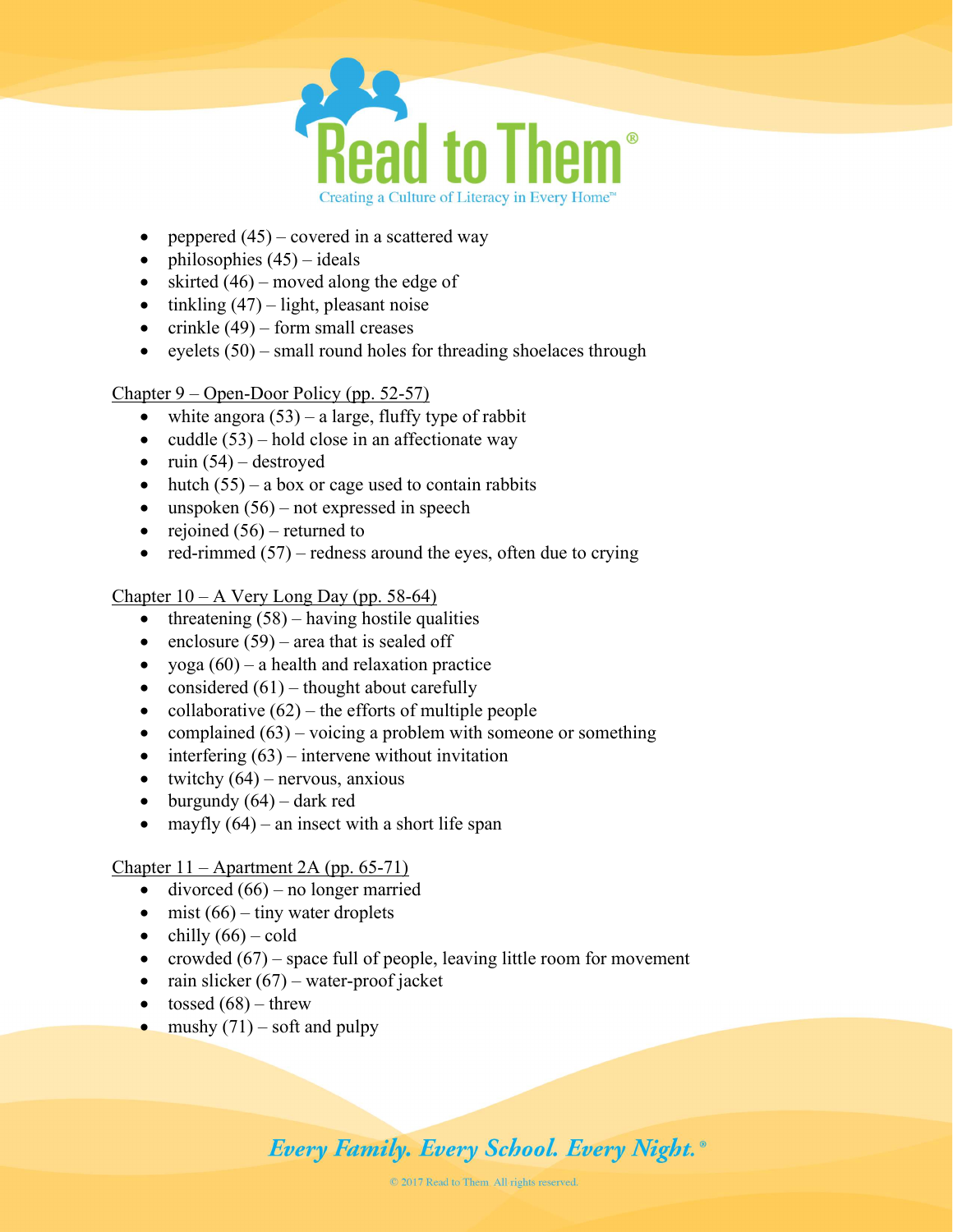

# Chapter 12 – Finally (pp. 72-77)

- dropper  $(73)$  short glass tube with a rubber bulb at the end and a tiny hole at the other, used for measuring out small amounts of liquid
- sprouting  $(74)$  growing from
- stubby  $(74)$  short and coarse
- coupe  $(75)$  a small car
- audition  $(76)$  interview for an acting role

### Chapter 13 – What's in a Name (pp. 78-84)

- kennel  $(78)$  shelter for a dog or cat
- bond  $(79)$  form a close relationship
- peering  $(79)$  looking into
- latched  $(79)$  fastened a door with a lock
- smearing  $(81)$  coating messily with a substance
- allergic  $(81)$  having a sensitivity or reaction to something
- munched  $(83)$  eat with loud sounds
- mythology  $(83)$  a culture's set of stories or beliefs

### Chapter 14 – Sleeping Arrangements (pp. 85-90)

- crushed  $(85)$  smashed
- $\bullet$  interrupted (86) stopped the process of
- damp  $(86)$  slightly wet
- $\bullet$  blessing (86) a herd of unicorns
- stomped  $(88)$  heavy, noisy steps usually out of anger
- scrape  $(88)$  apply pressure to remove an unwanted substance
- gross  $(88)$  disgusting
- revisit  $(90)$  return to

### Chapter 15 – Dr. Jerry Dragoo (pp. 91-95)

- glossy  $(91)$  shiny and smooth
- e glands  $(92)$  an organ in an animal's body that releases a chemical substance into its surroundings
- detected  $(92)$  discover the presence of
- hollow  $(92)$  having an empty space inside
- $\bullet$  burrows (92) hole or tunnel dug by an animal
- domestic  $(92)$  an animal tamed and kept by humans
- aerial  $(93)$  animal with ability to fly

# **Every Family. Every School. Every Night.**<sup>®</sup>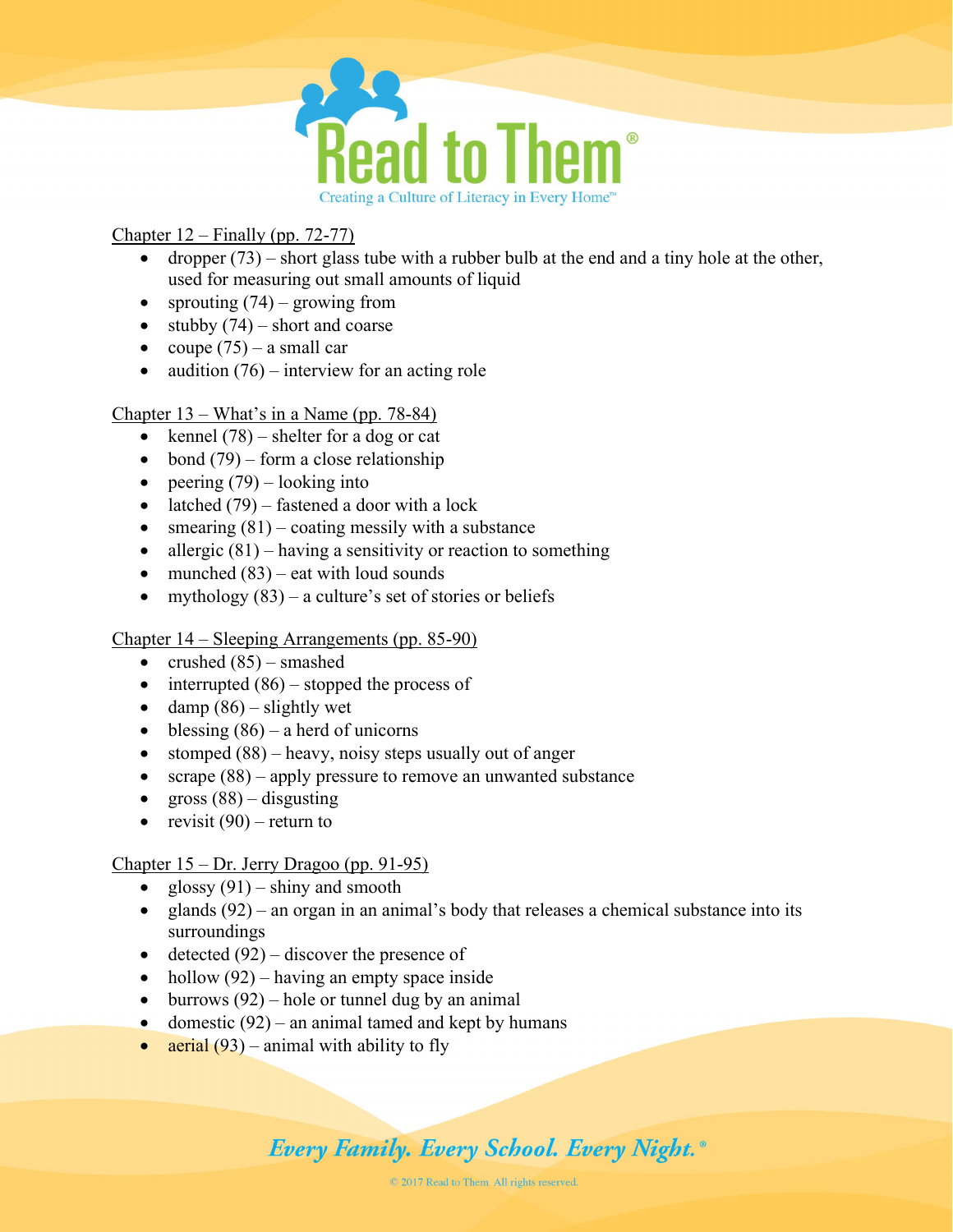

### Chapter 16 – A Correspondence (pp. 95-102)

- shrugged  $(97)$  raised one's shoulders indifferently
- advice  $(99)$  idea on how to solve a problem
- satchel  $(99)$  large bag that fastens on the top
- annoying  $(99)$  irritating
- professor  $(99)$  teacher at a college
- $\bullet$  icon (100) small picture or sign
- squinched  $(102)$  squeezed almost shut

### Chapter  $17 - At$  the Clinic (pp. 103-116)

- celebrity  $(104)$  a famous or well-known person
- overwhelmed  $(105)$  smothered
- flickering  $(105)$  flashing on and off
- $\bullet$  marsupial (110) mammals whose mothers carry babies in a pouch
- $\bullet$  disturbed  $(110)$  bothered
- draped  $(112)$  gently hung
- $\bullet$  shaggy (113) hairy
- restraint  $(114)$  device to keep a dog still during grooming

# Chapter 18 – Dinner Date (pp. 117-125)

- rustling  $(117)$  soft sounds of movement
- extracted  $(117)$  removed
- compliment  $(123)$  a positive comment about someone
- wriggling  $(123)$  gentle or frantic movement

### Chapter 19 – A Blessing of Sorts (pp. 126-131)

- rodent  $(128)$  small animals like mice and rats
- Mephitidae  $(128)$  family of animals including skunks
- Mustelidae  $(128)$  family of animals including weasels and badgers
- stomped  $(129)$  marched aggressively
- e gesture  $(130)$  a symbolic act

### Chapter 20 – Problems (pp. 132-139)

- $\bullet$  dioramas (134) models, often made in a box
- pleaded  $(136)$  begged
- trustworthy  $(137)$  someone you can trust, an honest person
- queasy  $(138)$  upset stomach
- placidly  $(138)$  calmly

# **Every Family. Every School. Every Night.**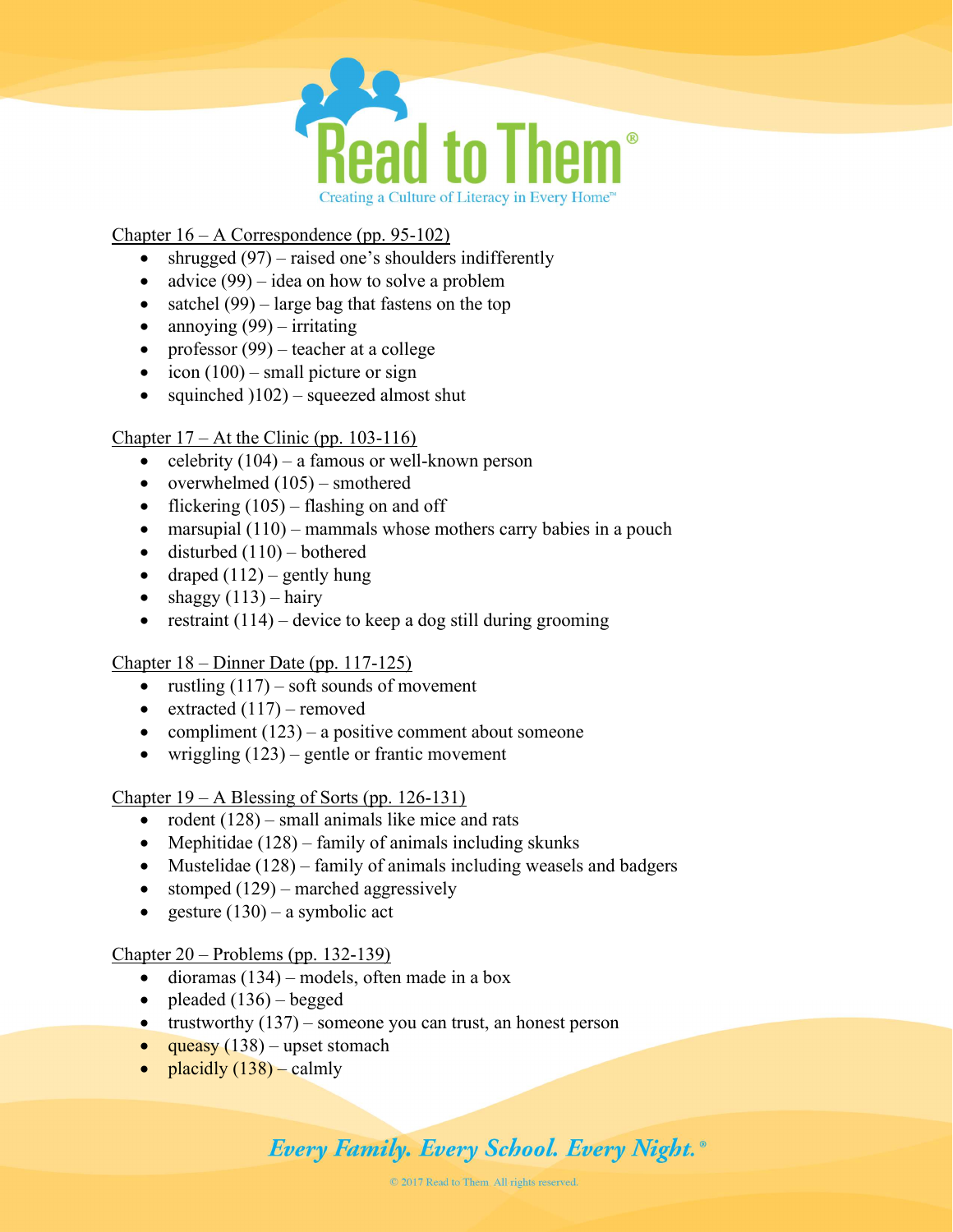

### Chapter 21 – Organizational Systems (pp. 140-148)

- organized  $(140)$  neat with everything in its place
- wrenches  $(141)$  hand tool for tightening or loosening bolts
- pedestrians  $(142)$  people walking
- exceptional  $(145)$  really special
- crinkled  $(147)$  distinct sound made by folded paper or foil
- welling  $(148)$  water gathering

### Chapter 22 – Baseball and Braiding (pp. 149-154)

- rooting  $(150)$  supporting a team in a game
- snagging  $(151)$  caught in a tangle or knot
- fascinating  $(152)$  very interesting
- complicated  $(153)$  not simple

# Chapter 23 – Windows (pp. 155-164)

- scooping  $(156)$  picking up
- padded  $(156)$  protected
- velvety  $(156)$  rich darkness
- rustled  $(156)$  moved with small, quick movements
- transformed  $(158)$  changed
- gasped  $(158)$  an astonished breath
- $\bullet$  emerged (159) came out
- hazel  $(160)$  an eye color with gold, brown, and green
- flecks  $(162)$  small specks

# Chapter 24 – A Reply (pp. 165-175)

- gratification  $(166)$  thanks, satisfaction
- reluctantly  $(167)$  unwillingly
- gaze  $(168)$  vision, look
- $\bullet$  sincere (168) with honesty
- curious  $(170)$  wanting more information
- challenging  $(172)$  difficult
- caretaker  $(172)$  person who gives care to another person or animal
- $\bullet$  betterment (173) make better, improve
- reputation  $(173)$  what others think of someone

# **Every Family. Every School. Every Night.**